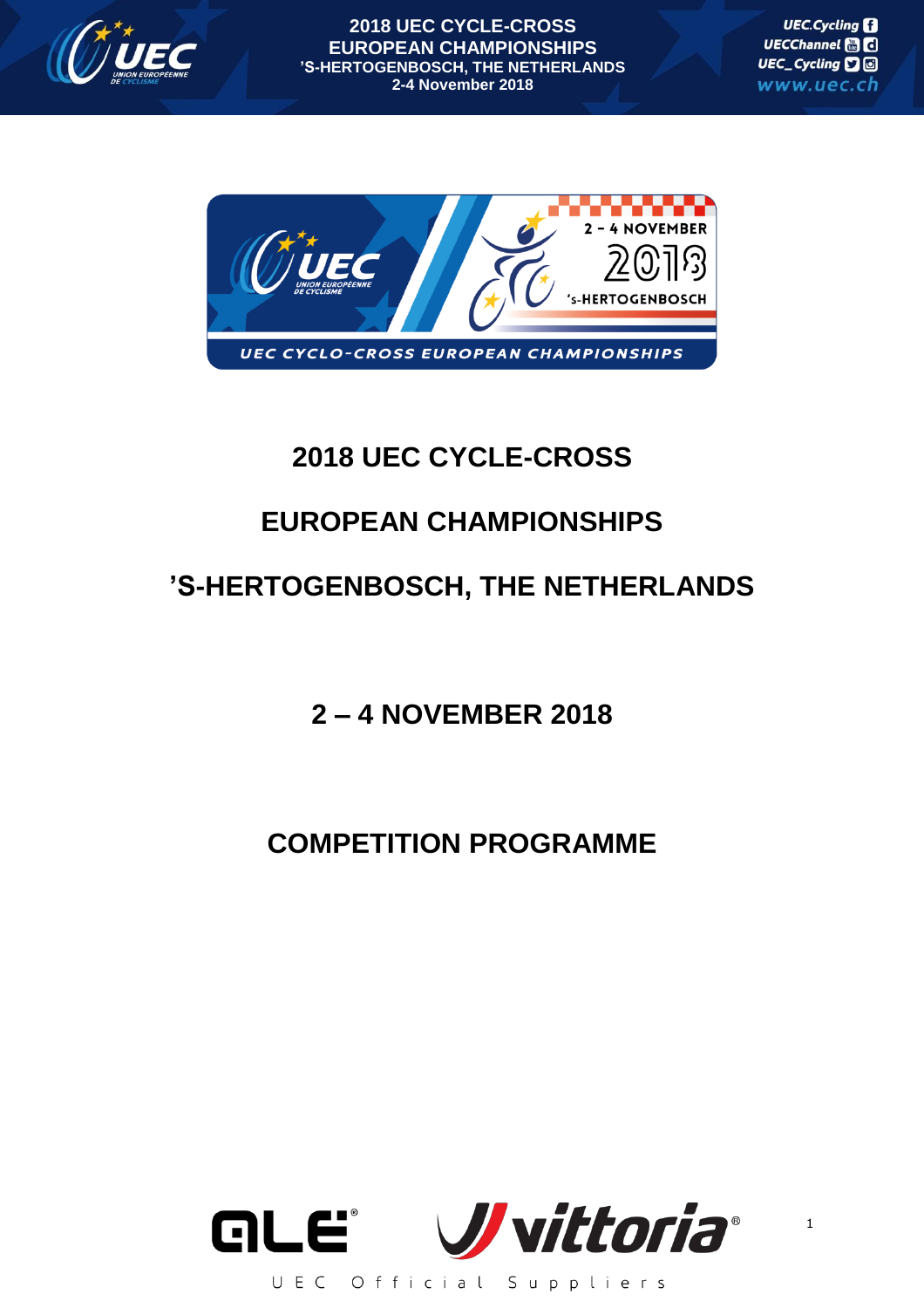

#### **2018 UEC CYCLE-CROSS EUROPEAN CHAMPIONSHIPS 'S-HERTOGENBOSCH, THE NETHERLANDS 2-4 November 2018**

### **Friday, November 2nd**

| $09:00 - 11:00$ | Official training all categories            |            |
|-----------------|---------------------------------------------|------------|
| $11:00 - 11:30$ | Men Masters 75+                             | 2 laps     |
|                 | Men Masters 70-74                           | 2 laps     |
|                 | Women Masters 60+                           | 2 laps     |
|                 | Women Masters 55-59                         | 2 laps     |
|                 | Women Masters 50-54                         | 2 laps     |
| $11:45 - 12:30$ | Men Masters 65-69                           | 30 minutes |
|                 | Men Masters 60-64                           | 30 minutes |
|                 | Women Masters 45-49                         | 30 minutes |
|                 | Women Masters 40-44                         | 30 minutes |
| $12.45 - 13.30$ | Men Masters 55-59                           | 30 minutes |
|                 | Men Masters 50-54                           | 30 minutes |
| $13:30 - 14:00$ | Official ceremony UEC Men and Women Masters |            |
| $15:00 - 17:00$ | Official training all categories            |            |

#### **Saturday, November 3rd**

| 09:00 - 11:00   | Official training all categories                                                     |                                                      |
|-----------------|--------------------------------------------------------------------------------------|------------------------------------------------------|
| $11:45 - 12:30$ | Men Masters 45-49<br>Men Masters 40-44<br>Women Masters 35-39<br>Women Masters 30-34 | 40 minutes<br>40 minutes<br>40 minutes<br>40 minutes |
| $12:45 - 13:45$ | Men Masters 35-39<br>Men Masters 30-34                                               | 50 minutes<br>50 minutes                             |
| $14:00 - 14:30$ | Official ceremony UEC Men and Women Masters                                          |                                                      |
| $15:15 - 17:00$ | Official training                                                                    |                                                      |